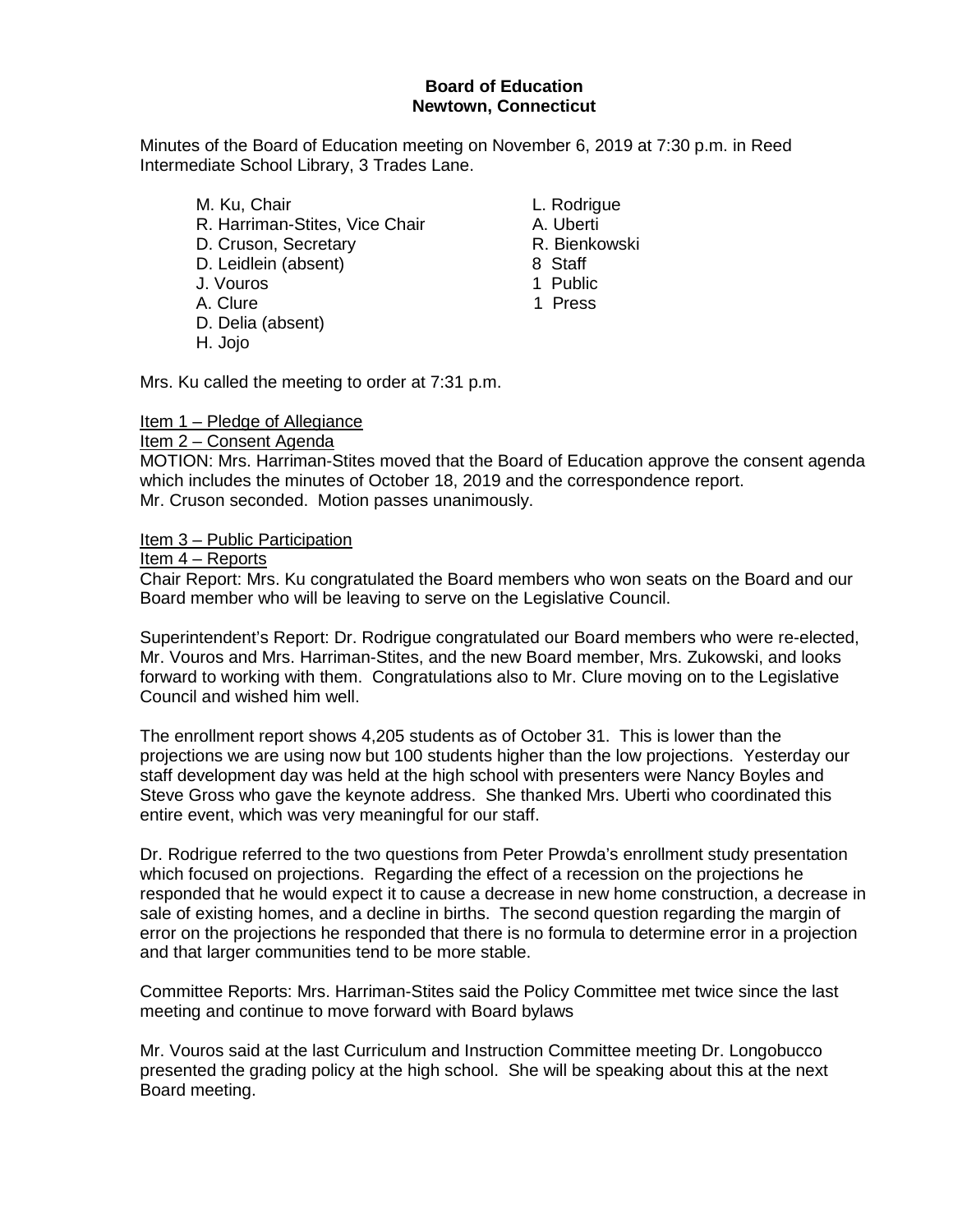Mrs. Ku attended the middle school PTA meeting where there was a discussion on fund raising and awards for their Veteran's Day assemblies.

Mr. Vouros attended the high school PTA meeting which has a very active group this year.

#### Student Report:

Ms. Jojo stated that Mr. Chand was unable to attend tonight's meeting but had attended the State Board of Education meeting today. They are working on having more communication with local boards and were looking forward to the upcoming CABE Conference.

Last week was spirit week and Monday night was the homecoming dance at the Amber Room. Spring sports are coming to an end and the Unified Soccer yearly tournament was held last week. Many college applications have been sent out for early action and early decision.

#### Item 5 – Presentations

Dr. Rodrigue introduced Mrs. Uberti and the staff who has worked on this SEL report.

Mrs. Uberti displayed the SEL section of the district website. Melissa Arsenault, a counselor, and Marlene Bucci, a paraeducator, at Middle Gate School, spoke about the success of the mindfulness room there which is offered to every classroom.

Sara Strait, who teaches the Project Adventure and Beyond course at Reed Intermediate School, said that every Reed student goes through the course. We focus on being in the moment, being safe, being honest, and setting goals.

Jim Ross, Assistant Principal at the middle school, said there is a lot of team building which includes trips to NYA. We also use a full value contract in Project Adventure and it is impeded in our PE classes. Second Step is the resource we use in junior advisory. School counselors have lessons in the classrooms in line with SEL.

Lauren Scheintop, social worker, and Bret Nichols, Director of K-12 Counseling Services, spoke about SEL in the high school. Mr. Nichols said it was a pleasure seeing it developing at the high school where we use Project Empower to roll out our SEL curriculum. Juniors and seniors will have different lessons. Ms. Scheintop stated there was a summer committee to develop the Project Empower curriculum. Ninth and tenth graders are participating during Advisory. Capstone is for seniors.

### Item 6 – Old Business

Policy 9100:

MOTION: Mrs. Harriman-Stites moved that the Board of Education approve Policy 9100 Organization Meeting of the Board. Mr. Cruson seconded.

Mrs. Harriman-Stites said the discussion was about someone else moderating the election of officers. Our recommendation is to move and be in line with other boards in Town so "Superintendent" has been changed to "Town Clerk" as he person to call the meeting to order and serve as the temporary Chairperson until one is elected. She spoke to Dan Rosenthal and he agreed to allow her to serve in this capacity.

Mrs. Ku appreciated the work that went in to research this. When using the Town Clerk came up she checked with CABE for feedback from chairs in other districts. They couldn't find anyone that used the Town Clerk. Most towns used the Superintendent to moderate the election of the Chair with 11 of 17 or 18 districts using that procedure. Three districts use a mayor and three depended on the previous chair, vice chair or secretary to do the election. One district elects a temporary chair to elect the new chair. She feels the Town Clerk, mayor and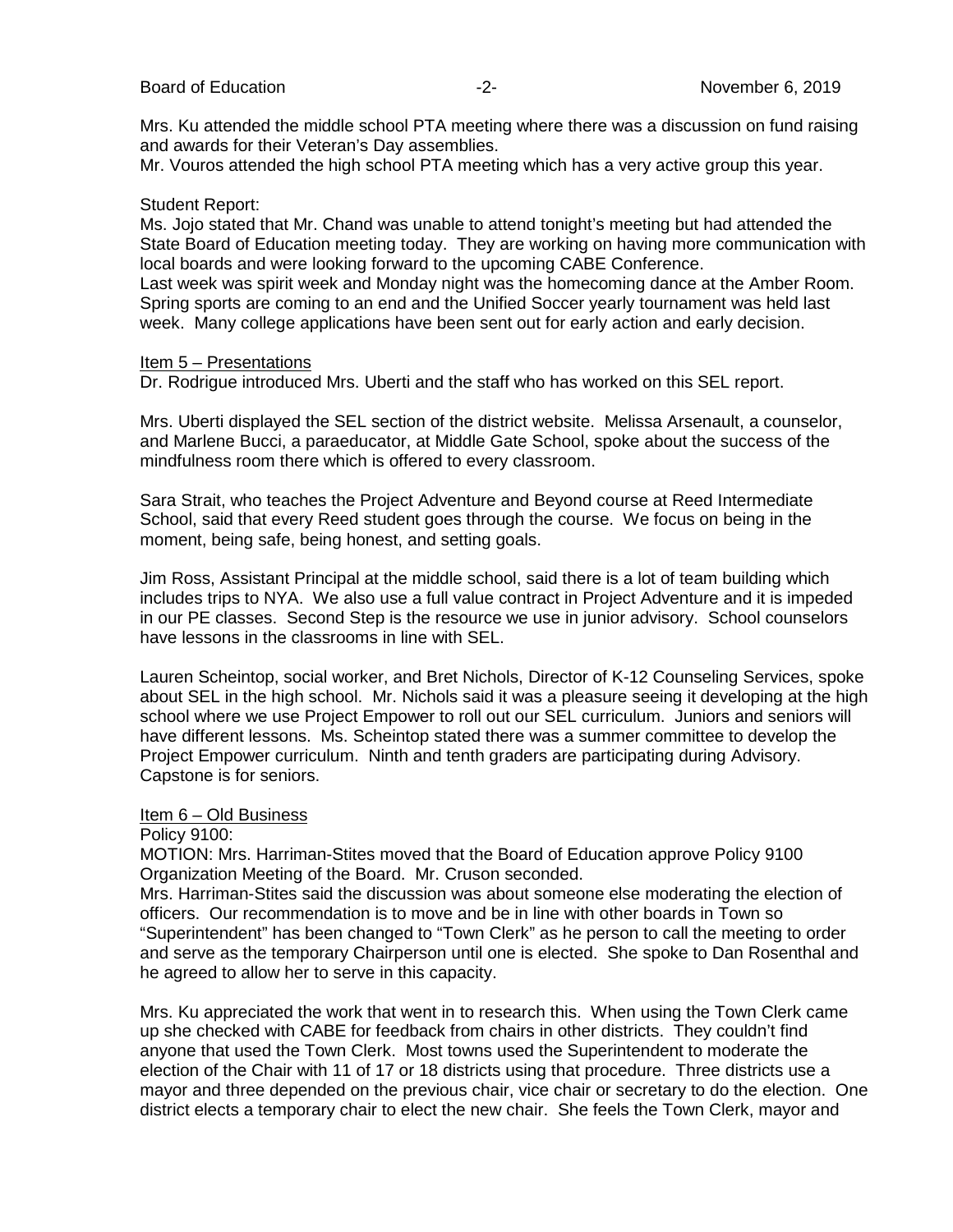Board of Education **-2-** All the state of the state of the November 6, 2019

board members are members of political parties which leaves the Superintendent as not being partisan. It puts the Superintendent in an awkward position if something happens. We have no authority over the town clerk because she is town employee and is not obligated to do anything the Board of Education asks. She proposed to go back to have the Superintendent facilitate the election of the Chairperson.

Mrs. Harriman-Stites was inclined to stay with the decision of the Policy Committee but understands Mrs. Ku's position. Also, for one of the people around the table there could be a conflict if the Superintendent does it. The Town Clerk's job is presiding over the election process for the town and is sworn to not having a partisan position.

Mr. Cruson agrees with the way it was written by the Policy Committee but understands the concerns. He was not in favor of it being another Board member. Regarding the Town Clerk being under the First Selectman, he is an exoficio member of the Board of Education and can appoint someone. The Superintendent doesn't have a stake in it and asked Dr. Rodrigue's opinion.

Dr. Rodrigue said she was fine with any decision. She would rather see someone outside of this group to preside over the election, but understands Mrs. Ku's point.

Mr. Vouros didn't know why what we've been doing in the past is not working for other Board members if there were no problems.

Mrs. Ku was fine with the way it has been done.

Mrs. Harriman-Stites said the previous chair spoke to counsel which led to further discussion that it should be done that way so they looked at the entire process. This is a clean way to do things that takes pressure off the Superintendent. She will preside over the election of the chair only.

Mr. Clure supports the Town Clerk presiding over this. When we don't have a Chair in place the Board isn't functioning until one is elected. It's a very quick and easy process. Hopefully no one is biased.

Mrs. Harriman-Stites said we would follow Roberts Rule of Order which is what the other boards do. She doesn't feel the Town Clerk would have any confusion on practice.

Vote: 4 ayes, 1 nay (Mrs. Ku) Motion passes.

#### Item 7 – New Business

CIP:

Mrs. Ku said the CIP had been presented to the Board of Finance who had a number of questions. This is the new CIP approved by the Board subcommittee.

Dr. Rodrigue said our new Director of Facilities addressed the Hawley HVAC project because there were a number of questions. We needed to have a better handle on the project. The cost of abatement was not included in the project. This is the better way to move forward. We added turf for the high school back fields which we feel is necessary and also used by Parks and Rec.

Mr. Clure asked if sandblasting the stadium seating would work in year two with the renovation of the high school track to which Dr. Rodrigue said it would not but we are looking at other options for the seating.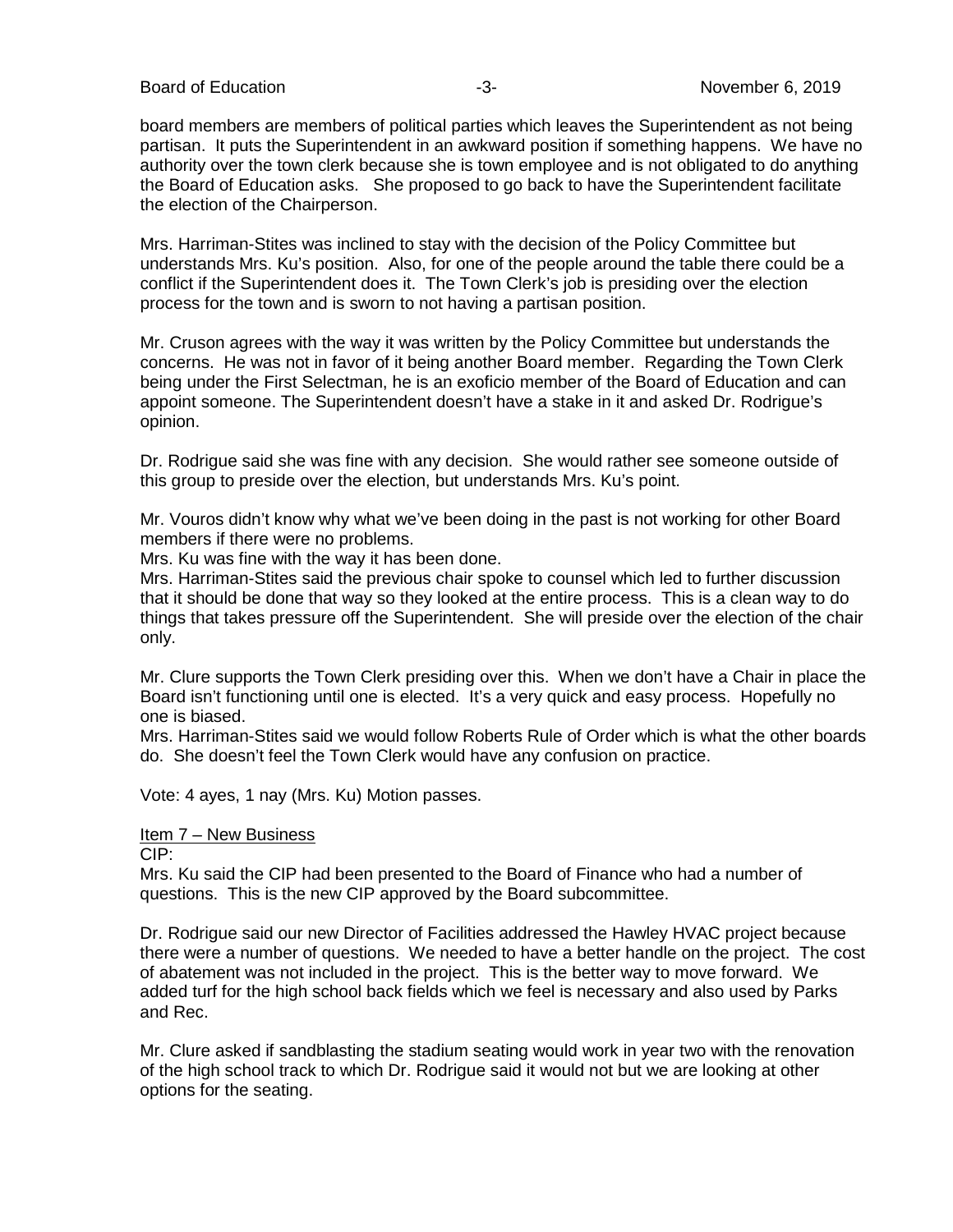Mr. Cruson asked there were discussions about potentially moving the replacement of the turf to year one to even out the totals.

Dr. Rodrigue said we talked about making as little changes as possible so we didn't want to move other things around.

MOTION: Mrs. Harriman-Stites moved that the Board of Education approve the recommended changes to the CIP. Mr. Cruson seconded. Motion passes unanimously.

#### CABE Delegate:

Mrs. Ku said an assembly was being held before the CABE Conference with voting on resolutions. We can have the entire Board attend the assembly but we need one to vote. She hoped to be appointed for that.

MOTION: Mrs. Harriman-Stites moved that the Board of Education appoint Michelle Ku to the 2019 CABE Delegate Assembly on November 14, 2019. Mr. Cruson seconded. Motion passes unanimously.

#### First Read of Policies:

Mrs. Harriman-Stites reviewed the following policies.

9130 – There were language changes around consolidating policies.

9222 – There was a slight change on page 2 having the vote by a 2/3 majority on censure. 9272 – They felt it was important that the Superintendent be the conduit instead of the Board of Education with any data requests and that communication would be shared with each Board member. This would streamline the process.

Mrs. Ku felt this was important. It takes a lot of staff time to answer questions.

Mrs. Harriman-Stites said the Superintendent decides and makes recommendations of what questions would be answered and how requests would be addressed.

Mr. Clure asked if this was just for internal data to which Mrs. Harriman-Stites said it was.

2020 Schedule of Board of Education meetings:

MOTION: Mrs. Harriman-Stites moved that the Board of Education approve the 2020 Schedule of Board of Education meetings. Mr. Cruson seconded.

Mr. Cruson noted that in the past we have moved the July and August meeting dates and suggested proactively addressing these. Mr. Cruson also asked if we should table the discussion on the schedule until our new board members are seat in December.

Mr. Clure said it would be better to list dates and cancel them if necessary rather than to move them which then make them special meetings.

MOTION: Mrs. Harriman-Stites moved to postpone the discussion until the next meeting. Mr. Cruson seconded. Motion passes unanimously.

#### Item 8 – Public Participation

Janice Gabriel, 50 Saw Mill, Danbury, invited the Board and a guest to see the high school production of A Midsummer's Night's Dream the next weekend.

Mr. Clure said he might be out of town and unable to attend the next meeting. He thanked everyone and felt he had grown from being on the Board. He congratulated Mr. Vouros and Mrs. Harriman-Stites and also Mrs. Zukowski.

Mrs. Ku was sorry he wouldn't be at the next meeting and thanked him for being such a good Board member. We will miss him but will see him on another board.

Mrs. Harriman-Stites thanked Mr. Clure and was glad he was on the Legislative Council to help them understand what we do.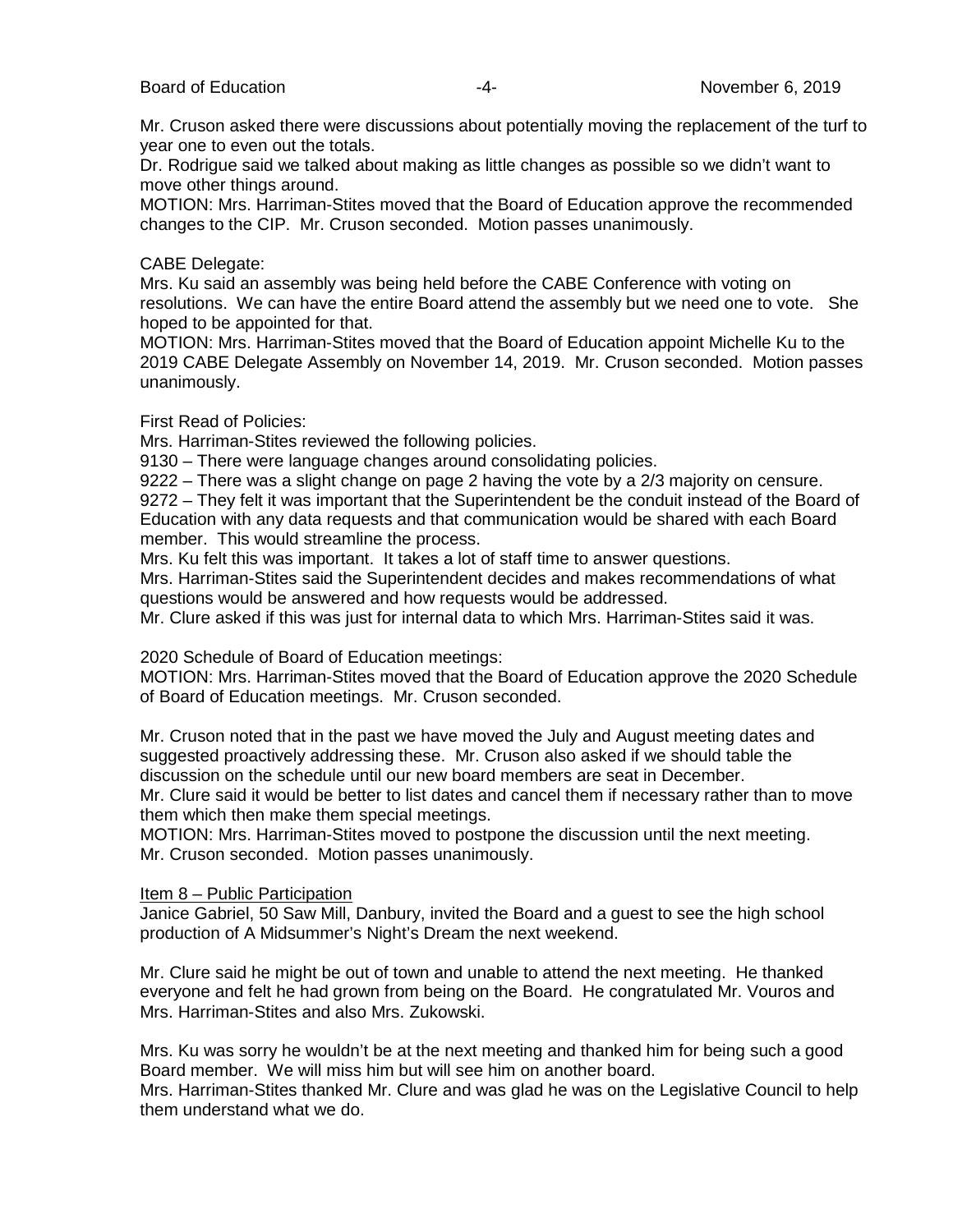Board of Education **Contact Education** 15- Section 10 and 2019 10 and 2019

MOTION: Mr. Cruson moved to adjourn. Mrs. Harriman-Stites seconded. Motion passes unanimously.

Item 9 - Adjournment The meeting adjourned at 9:20 p.m.

Respectfully submitted:

\_\_\_\_\_\_\_\_\_\_\_\_\_\_\_\_\_\_\_\_\_\_\_\_\_\_\_\_\_\_\_\_\_\_\_\_ Daniel J. Cruson, Jr. **Secretary**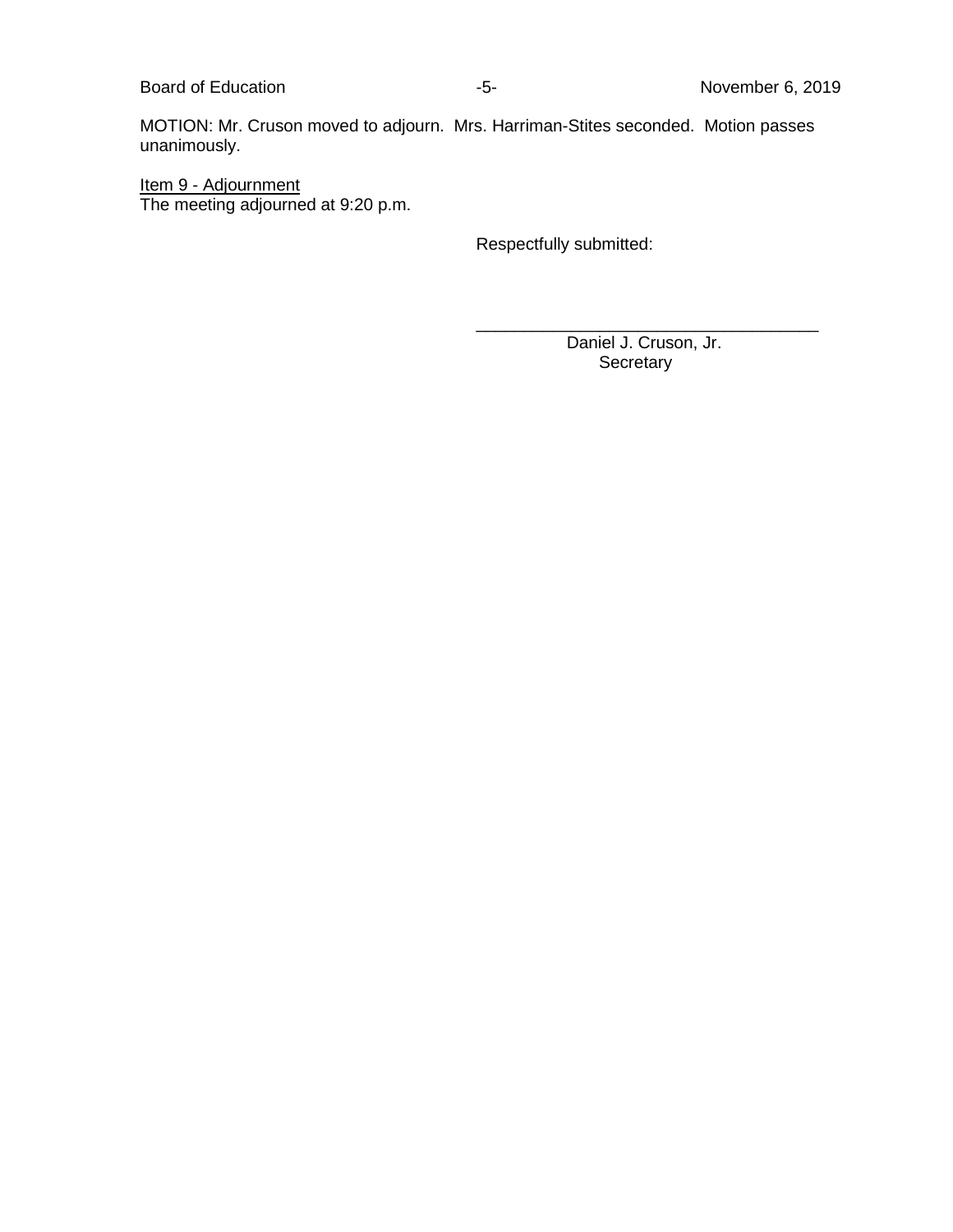## Correspondence Report  $10/01/2019 - 11/06/2019$

×.

 $\sim 10$ 

 $\widetilde{\mathcal{A}}$ 

| Date       | <b>Name</b>         | Subject                                                                        |
|------------|---------------------|--------------------------------------------------------------------------------|
| 10/18/2019 | Mirelle de Leon     | Update on Special Education<br>Self Study                                      |
| 10/18/2019 | Mirelle de Leon     | Re: Update on Special<br><b>Education Self Study</b>                           |
| 10/23/2019 | Kinga Walsh         | NHS Grading Process Change                                                     |
| 10/25/2019 | Dennis Brestovansky | <b>Assistant Superintendent</b><br>presentation on student test<br>scores, etc |
| 10/26/2019 | Kinga Walsh         | <b>Re: NHS Grading Process</b><br>Change                                       |
| 10/26/2019 | Mirelle de Leon     | Re: Update on Special<br><b>Education Self Study</b>                           |
| 10/28/2019 | John T Majlinger    | <b>School Dances</b>                                                           |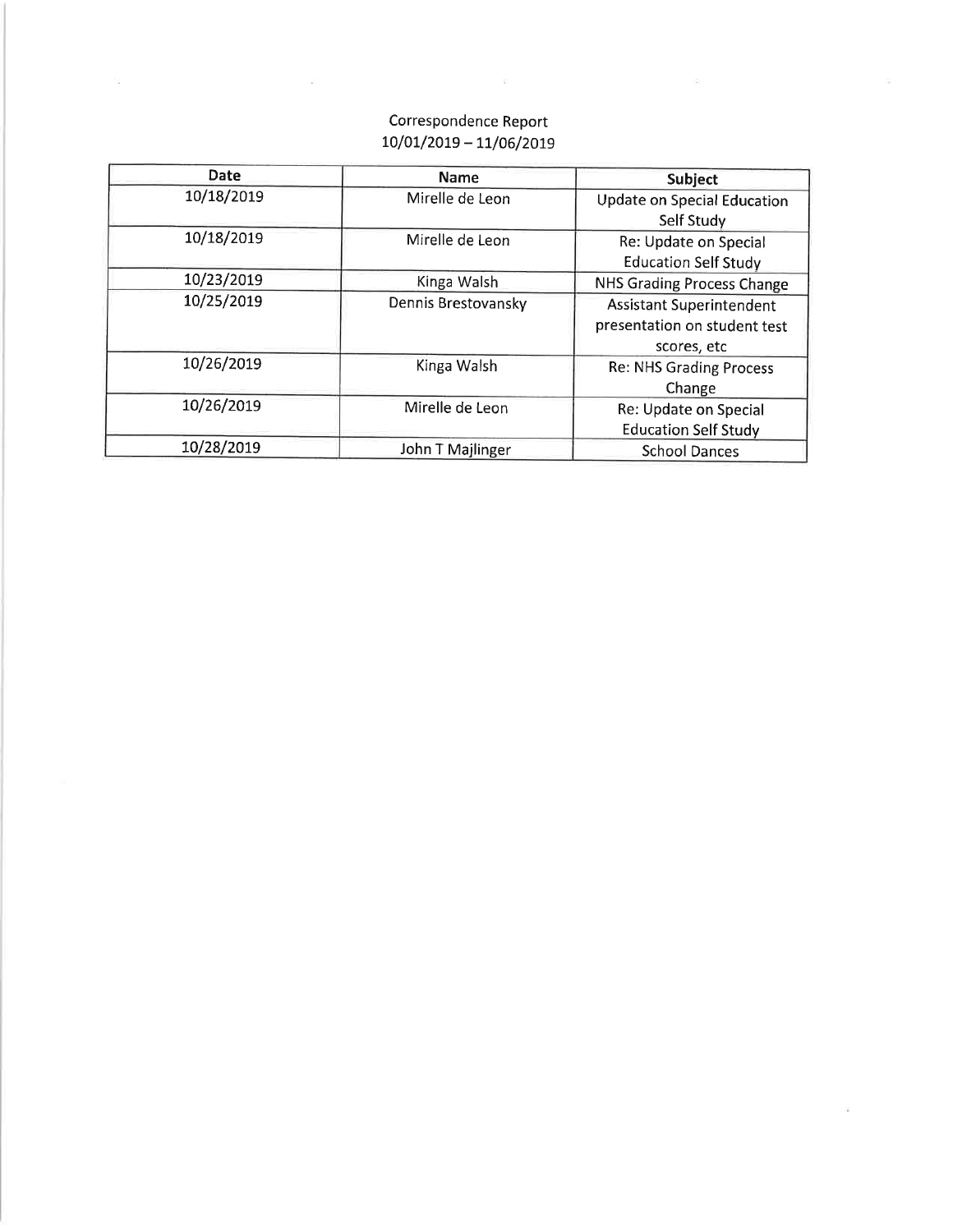Questions and answers from Peter Prowda's enrollment study presented to the Board of Education on October 15, 2019

#### 1) What would the magnitude of the effect of a recession be on the projections?

1. Obviously it would depend on how deep and how long a recession lasted. For a fairly affluent town such as Newtown, I would expect a decrease in new home construction, a decrease in sales of existing homes and a decline in births. In Newtown the low in births came in 2013; the low in housing starts was in 2012; and the low in sales of existing houses came in 2011. I would also anticipate that new enrollment in non-public schools would decrease as families sought to control expenses. All these factors contributed to a net out-migration of students between 2011 and 2013.

#### 2) What are the margins of error on the projections?

 $\mathcal{N}_\mathbf{R}$ 

2. Unlike regression analysis there is no formula to determine error in a projection. It is not surprising that size matters here. Larger communities tend to be more stable. I have also found that some communities are inherently more stable than others with few radical changes in births or migration. I provide a graph on how well previous projections have performed to allow the reader to assess accuracy for their particular community. Past projections of Newtown enrollment had an average annual rate of 1.3 percent and a five-year error rate of 3.9 percent.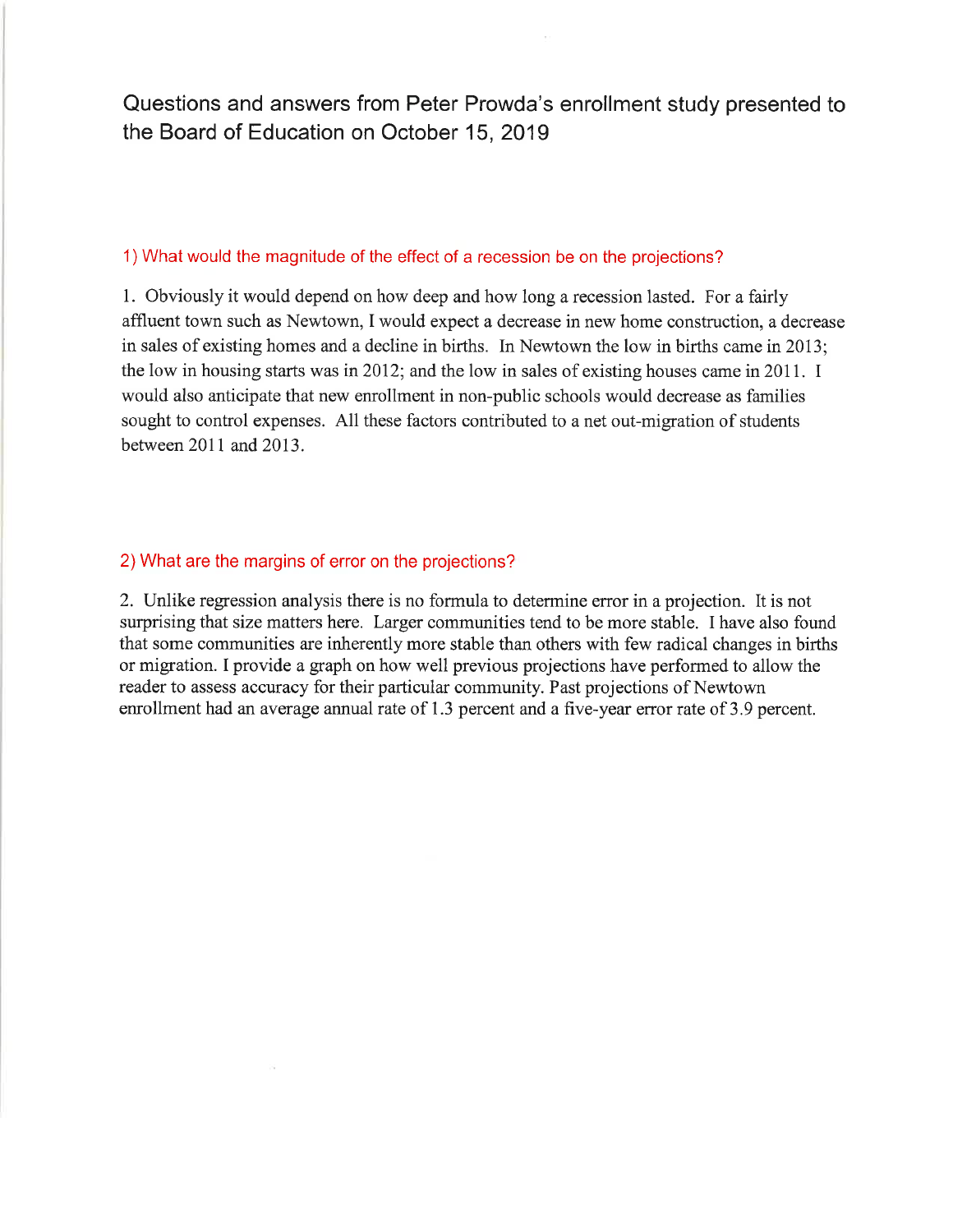## **Bylaws of the Board Officers / Organization Meeting of the Board**

The officers of the Board of Education shall consist of a Chairperson, Vice-Chairperson, and Secretary.

The Board shall organize biennially at the first regular meeting in December following the town election. The meeting shall be called to order by the Town Clerk who will serve as temporary Chairperson and shall preside until a chairperson has been elected.

Election of all officers shall be by nomination from the floor and shall require a majority public vote of the members of the Board. A written ballot shall not be used.

A majority of the total membership of the Board shall be required to constitute election. If there are more than two nominees and on the first vote no nominee receives a majority vote of the full membership, the nominee receiving the lowest number of the votes shall be removed from the list of candidates before balloting again.

The new Chairperson of the Board will take office upon election and conduct the election of the Vice-Chairperson and Secretary.

Officers shall remain in office until new officers are elected at the next organizational meeting, unless such officers cease to be members of the Board of Education. If there is a vacancy among the officers during the course of the year, the Board membership shall act promptly to elect a new officer to fill the vacancy.

Upon motion duly made and seconded, an officer of the Board may be removed from office by a two-thirds vote of the total Board membership.

## **Chairperson**

The Chairperson shall preside at all meetings of the Newtown Board of Education and shall perform other duties as directed by law, State Department of Education regulations, and by this Board. In carrying out these responsibilities, the Chairperson shall:

- 1. Sign the instruments, acts, and orders necessary to carry out state requirements and the will of the Board.
- 2. Consult with the Superintendent in the planning of the Board's agendas.
- 3. Confer with the Superintendent on crucial matters which may occur between Board meetings.
- 4. Appoint Board committees, subject to Board approval.
- 5. Call special meetings of the Board as necessary.
- 6. Be public spokesperson for the Board at all times except as this responsibility is specifically delegated to others.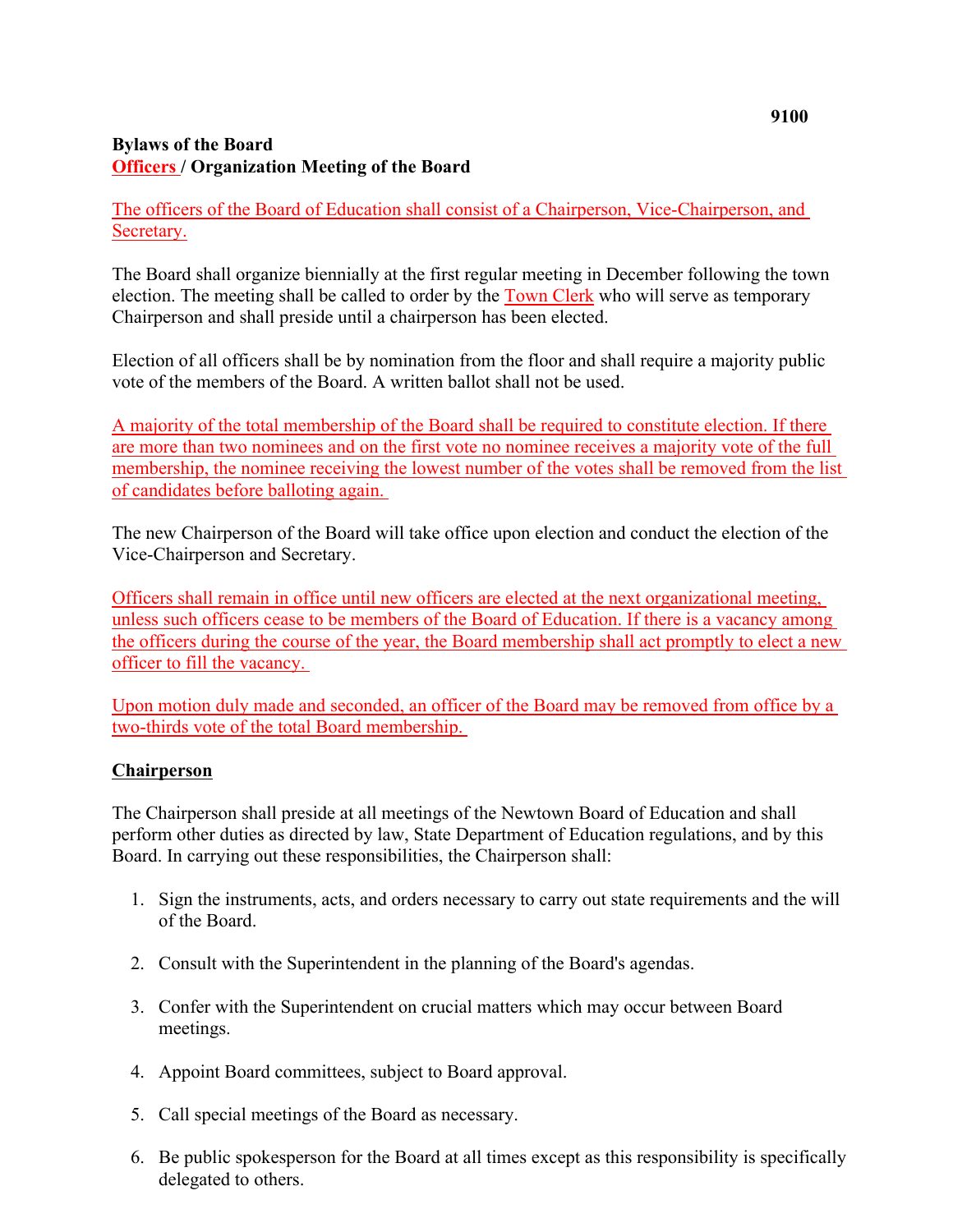- 7. Be responsible for the orderly conduct of all Board meetings.
- 8. Assume such other duties as may be authorized by the Board.
- 9. Appoint a Clerk of the Board.
- 10. The Chairperson's signature shall be an alternative signature on all legal documents requiring the signature of the Secretary.

As presiding officer at all meetings of the Board, the Chairperson shall:

- 1. Call the meeting to order at the appointed time.
- 2. Announce the business to come before the Board in its proper order.
- 3. Enforce the Board's policies relating to the order of business and the conduct of the meetings.
- 4. Recognize persons who desire to speak, and protect the speaker who has the floor from disturbance or interference.
- 5. Explain what the effect of a motion would be if it is not clear to every member.
- 6. Restrict discussion to the question when a motion is before the Board.
- 7. Answer all parliamentary inquiries, referring questions of legality to the Board attorney.
- 8. Put motions to a vote, stating definitely and clearly the vote and result thereof.

The Chairperson shall have the right, as other Board members have, to offer resolutions, discuss questions, and to vote.

### **The Vice-Chairperson**

The Vice- Chairperson will:

- 1. Act in place of the Chairperson, when necessary, and preside at meetings when the Chairperson is temporarily absent. The Vice-Chairperson cannot fill vacancies required to be filled by the Chairperson and does not serve as an ex-officio member of committees.
- 2. Work with the Chairperson and Superintendent to become generally informed of Board business.
- 3. In the absence of the Chairperson, act as a resource to the Superintendent on decisions which may require further input between board meetings.
- 4. In case of illness, resignation, or death of the Chairperson, the Vice-Chairperson, as deemed by the Board, becomes Chairperson until the Board membership acts promptly to elect a new officer to fill the vacancy.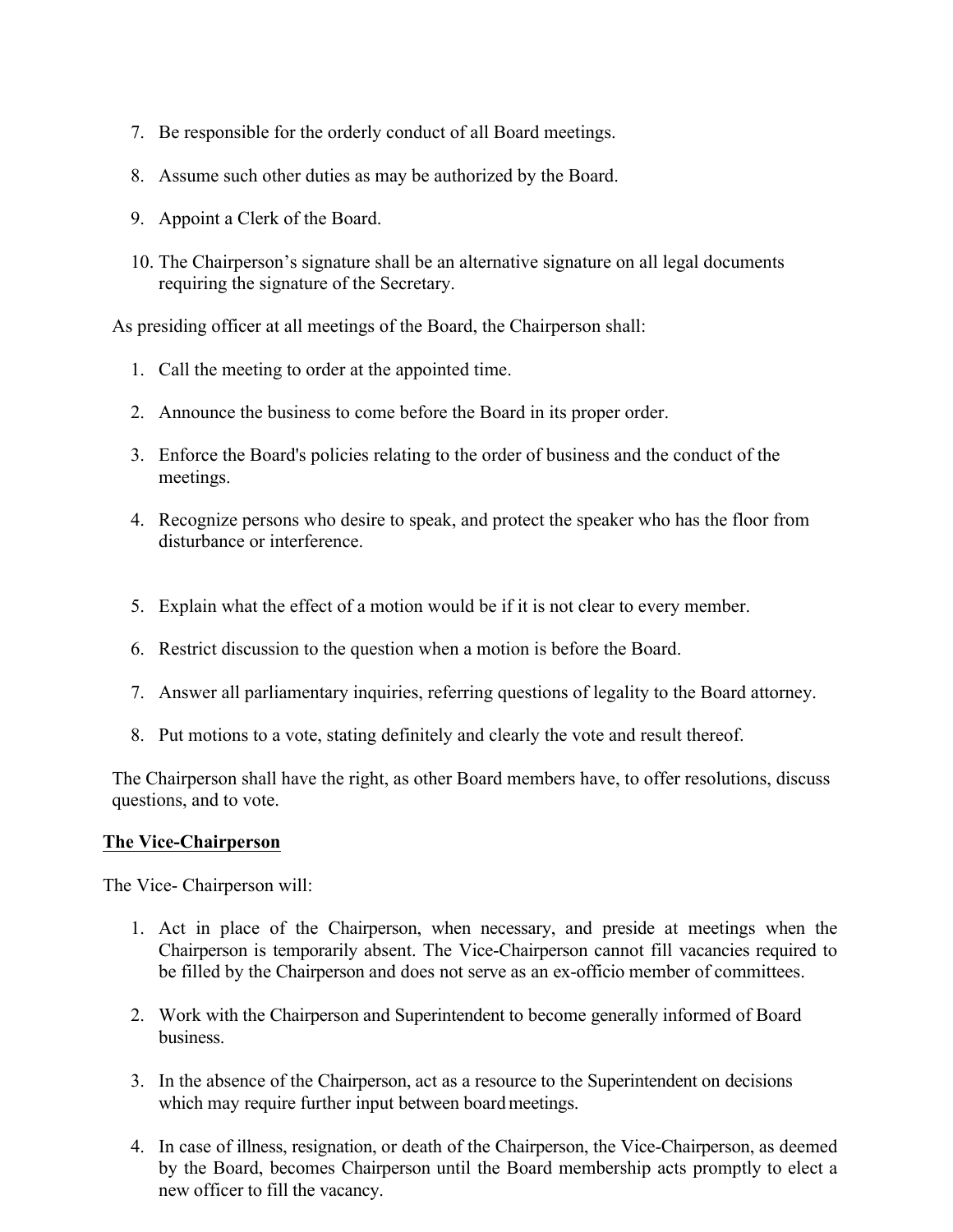5. The Vice-Chairperson's signature shall be an alternative signature on all legal documents requiring the signature of the Secretary.

## **Secretary**

- 1. A member of the Newtown Board of Education shall be elected Secretary by the members of the Board and shall perform the duties assigned by law and the Board.
- 2. The Secretary shall be responsible for accurate records of the proceedings of the Board; and for the preservation of reports of committees and communications addressed to the Board, reports of the Chairperson of the Board and reports of the Superintendent. The Board shall authorize the employment of a person to assist in fulfilling the responsibilities for this position.
- 3. The Secretary shall cause written notices of regular Board meetings and suitable notices of special meetings to be sent to Board members through the office of the Superintendent.
- 4. The Secretary will write an annual report on the activities of the Board for the Town Annual Meeting Report.
- 5. The Secretary shall serve as Acting Chairperson when the Chairperson and Vice-Chairperson are not able to preside at meetings.

(cf. 9020- Public Statements) (cf. 9325 – Meeting Conduct) (cf. 9222 – Resignation/Removal from Office/Censure)

Legal Reference: Connecticut General Statutes 10-218 Officers. Meetings Charter, Town of Newtown, Revised April 22, 2008 Section 2-70 Board of Education

Adopted: 4/10/12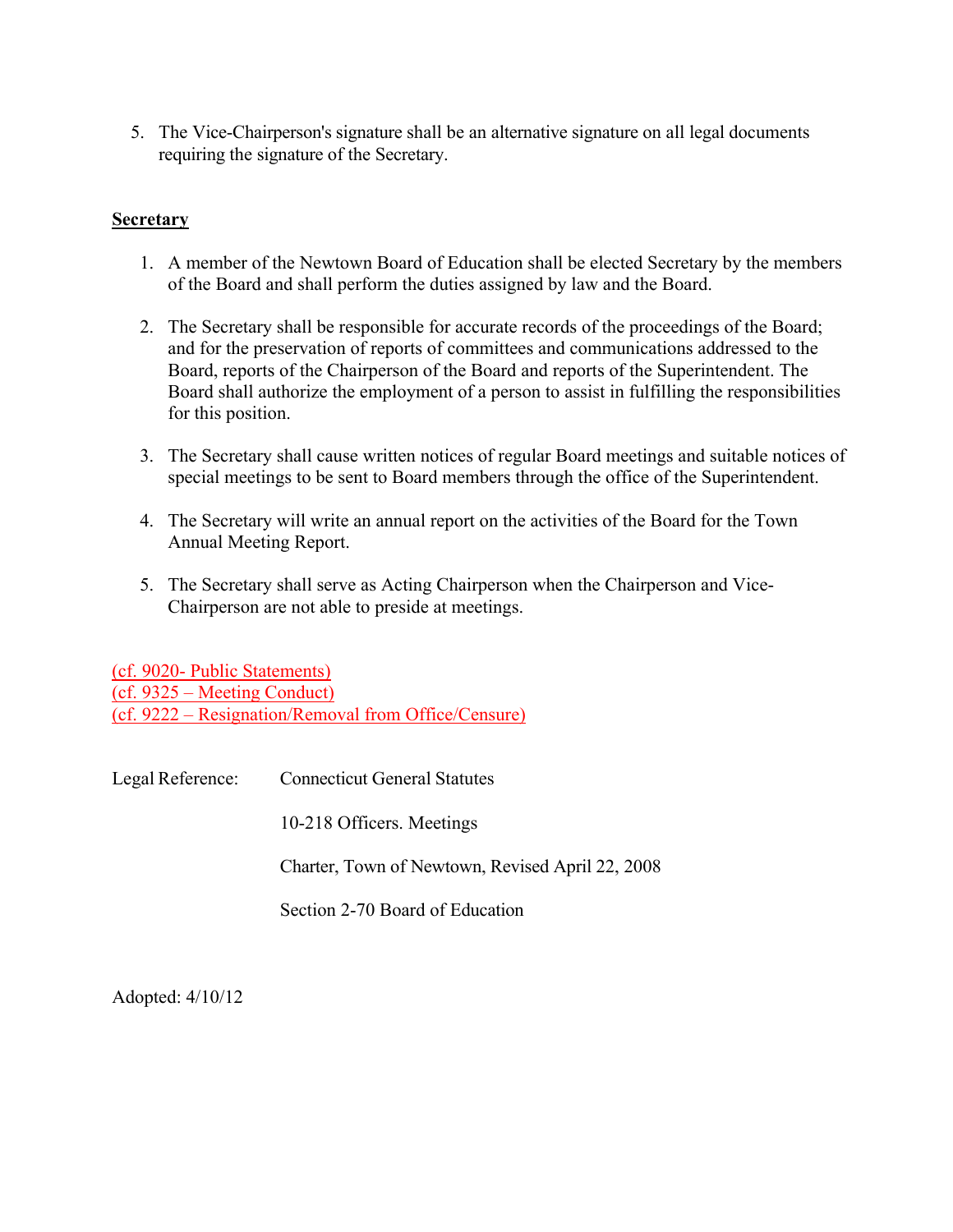2020-21 Rev

|                                       |                                                                                                                          | Year 1                                                                                                                                                                                                      | Year <sub>2</sub>                                                                      | Year 3  | Year 4                     | Year 5                                                 |                                                                                              |
|---------------------------------------|--------------------------------------------------------------------------------------------------------------------------|-------------------------------------------------------------------------------------------------------------------------------------------------------------------------------------------------------------|----------------------------------------------------------------------------------------|---------|----------------------------|--------------------------------------------------------|----------------------------------------------------------------------------------------------|
| Location                              | <b>Description of Project</b>                                                                                            | 2020/21                                                                                                                                                                                                     | 2021/22                                                                                | 2022/23 | 2023/24                    | 2024/25                                                | <b>TOTALS</b>                                                                                |
| Hawley Elem.                          | Engineering for ventilation and A/C renovations                                                                          | \$300,000                                                                                                                                                                                                   |                                                                                        |         |                            |                                                        |                                                                                              |
| Hawley Elem.                          | Ventilation, HVAC Renovations                                                                                            |                                                                                                                                                                                                             | $\geq$ \$3,962,000                                                                     |         |                            |                                                        |                                                                                              |
| Hawley Elem.                          | Generator                                                                                                                |                                                                                                                                                                                                             |                                                                                        |         |                            | \$1,000,000                                            | \$5,262,000                                                                                  |
|                                       |                                                                                                                          |                                                                                                                                                                                                             |                                                                                        |         |                            | \$1,000,000                                            |                                                                                              |
|                                       |                                                                                                                          |                                                                                                                                                                                                             |                                                                                        |         |                            |                                                        | \$1,000,000                                                                                  |
| Head O'Meadow                         | Boilers, water heater, VFD & pump replacements with LED lighting                                                         |                                                                                                                                                                                                             |                                                                                        |         | \$997,672                  |                                                        | \$997,672                                                                                    |
|                                       |                                                                                                                          |                                                                                                                                                                                                             |                                                                                        |         |                            |                                                        | \$1,452,730                                                                                  |
| Middle School<br><b>Middle School</b> | Engineering for ventilation and A/C renovations<br>Ventilation, HVAC, Auditorium, Media center, replace rooftop units 98 |                                                                                                                                                                                                             | 80                                                                                     |         | \$3,568,140                |                                                        | \$3,868,140                                                                                  |
|                                       |                                                                                                                          |                                                                                                                                                                                                             |                                                                                        |         |                            |                                                        |                                                                                              |
| <b>High School</b>                    | Replace/restore stadium turf field & track (11th year)                                                                   |                                                                                                                                                                                                             | \$750,000                                                                              |         |                            |                                                        | \$750,000                                                                                    |
|                                       |                                                                                                                          | \$300,000<br>\$300,000                                                                                                                                                                                      | \$4,712,000<br>\$4,712,000                                                             |         | \$4,565,812<br>\$4,565,812 | \$2,000,000<br>\$2,000,000                             | \$13,330,542<br>\$13,330,542                                                                 |
|                                       | CIP Item#                                                                                                                | <b>INITIAL FIVE YEARS</b><br>Middle Gate Elem  Window modifications<br>Reed Intermediate Install high efficiency gas boilers & LED lighting conversion<br>TOTAL COSTS OF ALL PROJECTS<br>TOTAL TO BE BONDED | NEWTOWN BOARD OF EDUCATION<br>SUMMARY - CAPITAL IMPROVEMENT PLAN<br>2020/21 TO 2024/25 |         |                            | \$1,452,730<br>\$300,000<br>\$1,752,730<br>\$1,752,730 | <b>Recommendation for the BOE per</b><br><b>CIP/Finance/Facilities sub-committee 11/5/19</b> |

| Previous BOE approved CIP amounts (June 18, 2019) | \$3,962,000   | \$4,666,648 | \$1,452,730 |                       | \$997,672 \$2,000,000 \$13,079,050 |           |
|---------------------------------------------------|---------------|-------------|-------------|-----------------------|------------------------------------|-----------|
| Difference to previously approved plan            | $-53,662,000$ | \$45,352    |             | \$300,000 \$3,568,140 |                                    | \$251,492 |

Eligibility for project inclusion on the CIP is that the cost must exceed \$200,000.<br>2017-18 Reimbursement rate 36.43% Estimates on file are increased by 6% from prior year.

Construction inflation estimate  $6.0\%$ 

 $\mathbf{1}$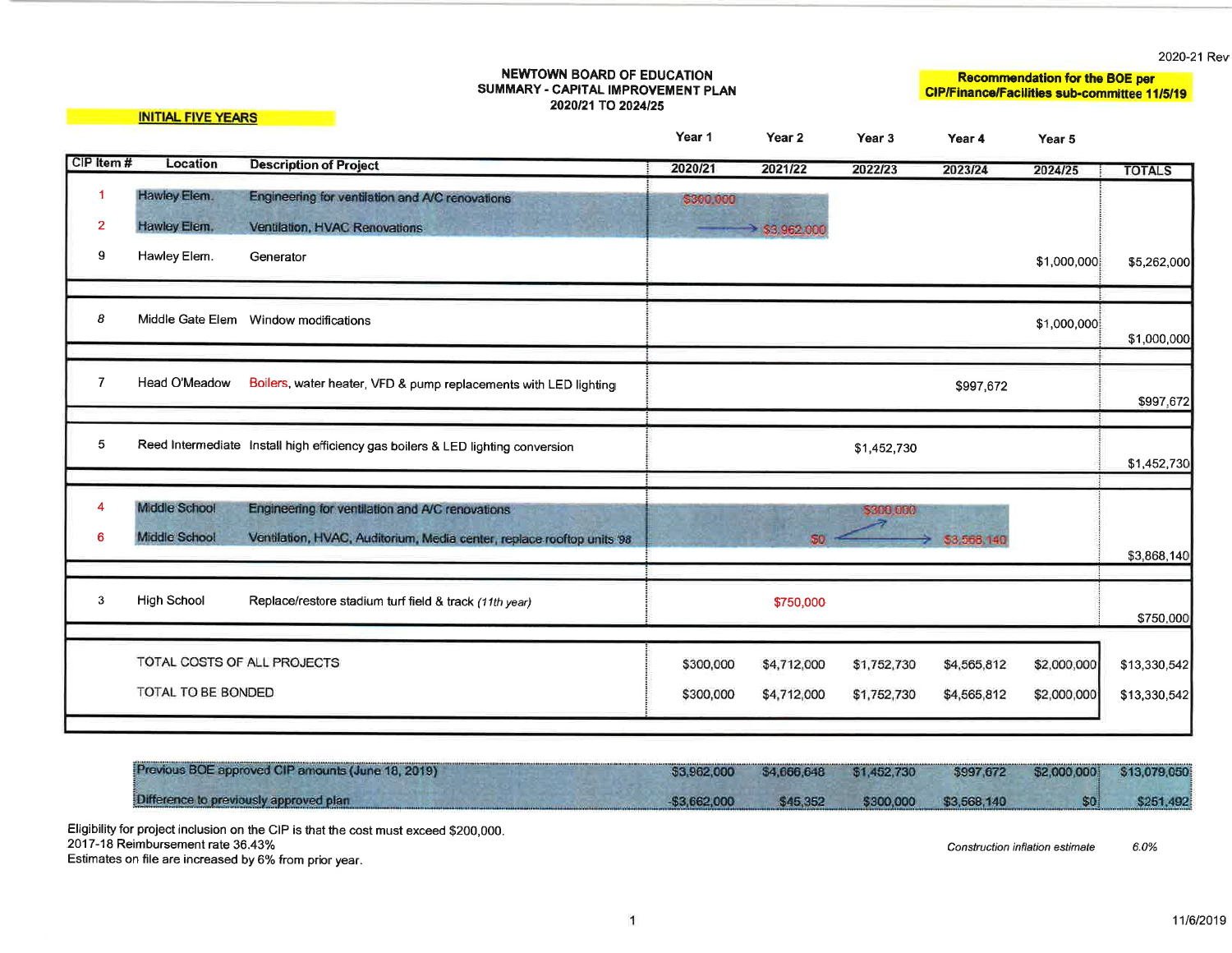2020-21 Rev

#### **NEWTOWN BOARD OF EDUCATION** SUMMARY - CAPITAL IMPROVEMENT PLAN 2025/26 TO 2029/30

SECOND FIVE YEARS

Recommendation for the BOE per<br>CIP/Finance/Facilities sub-committee 11/5/19

|            |                             |                                                                                                                                                                                                                   | Year <sub>6</sub>        | Year 7                   | Year <sub>8</sub> | Year 9      | Year 10     |               |
|------------|-----------------------------|-------------------------------------------------------------------------------------------------------------------------------------------------------------------------------------------------------------------|--------------------------|--------------------------|-------------------|-------------|-------------|---------------|
| CIP Item # | Location                    | <b>Description of Project</b>                                                                                                                                                                                     | 2025/26                  | 2026/27                  | 2027/28           | 2028/29     | 2029/30     | <b>TOTALS</b> |
|            | Hawley Elem.                | Classroom renovations '21 section (ceilings, lighting, floors, etc.)<br>Purchase unsightly House/land adjacent to school (1.06 acres)<br>Repave entire parking lot, curbing, sidewalks<br>Elevator to café        | \$450,000                | \$300,000                | \$954,000         | \$1,300,000 |             | \$3,004,000   |
|            | Sandy Hook                  |                                                                                                                                                                                                                   |                          |                          |                   |             |             | \$0           |
|            |                             | Middle Gate Elem Repave entire parking lot, curbing, sidewalks<br>Complete kitchen renovation                                                                                                                     |                          |                          | \$1,300,000       | \$375,000   |             | \$1,675,000   |
|            | Head O'Meadow               | Gas and water lines to school<br>Replace/update A/C<br>Re roofing/restoration                                                                                                                                     |                          | \$3,180,000              | \$2,544,000       | \$5,830,000 |             | \$11,554,000  |
|            |                             | Reed Intermediate Repave entire parking lot, curbing, sidewalks<br>Re roof entire building (solar remove & reinstall \$225K)                                                                                      |                          | \$3,500,000              | \$2,000,000       |             |             | \$5,500,000   |
|            | Middle School               | Repave entire parking lot, curbing, sidewalks<br>Window replacements<br>Library and science lab renovations<br>Complete kitchen renovation                                                                        |                          | \$750,000                | \$3,500,000       | \$1,590,000 |             | \$5,840,000   |
|            | <b>High School</b>          | Re roofing/restoration<br>HVAC equipment replacements<br><b>Fuel Cell</b><br>Athletic/Stadium field house and storage<br>Rear Practice fields facilities and storage<br>Create turf practice field rear of school | \$954,000<br>\$1,100,000 | \$2,756,000<br>\$848,000 | \$1,590,000       |             | \$5,000,000 | \$12,248,000  |
|            | TOTAL COSTS OF ALL PROJECTS |                                                                                                                                                                                                                   | \$2,504,000              | \$11,334,000             | \$11,888,000      | \$9,095,000 | \$5,000,000 | \$39,821,000  |
|            | TOTAL TO BE BONDED          |                                                                                                                                                                                                                   | \$2,504,000              | \$11,334,000             | \$11,888,000      | \$9,095,000 | \$5,000,000 | \$39,821,000  |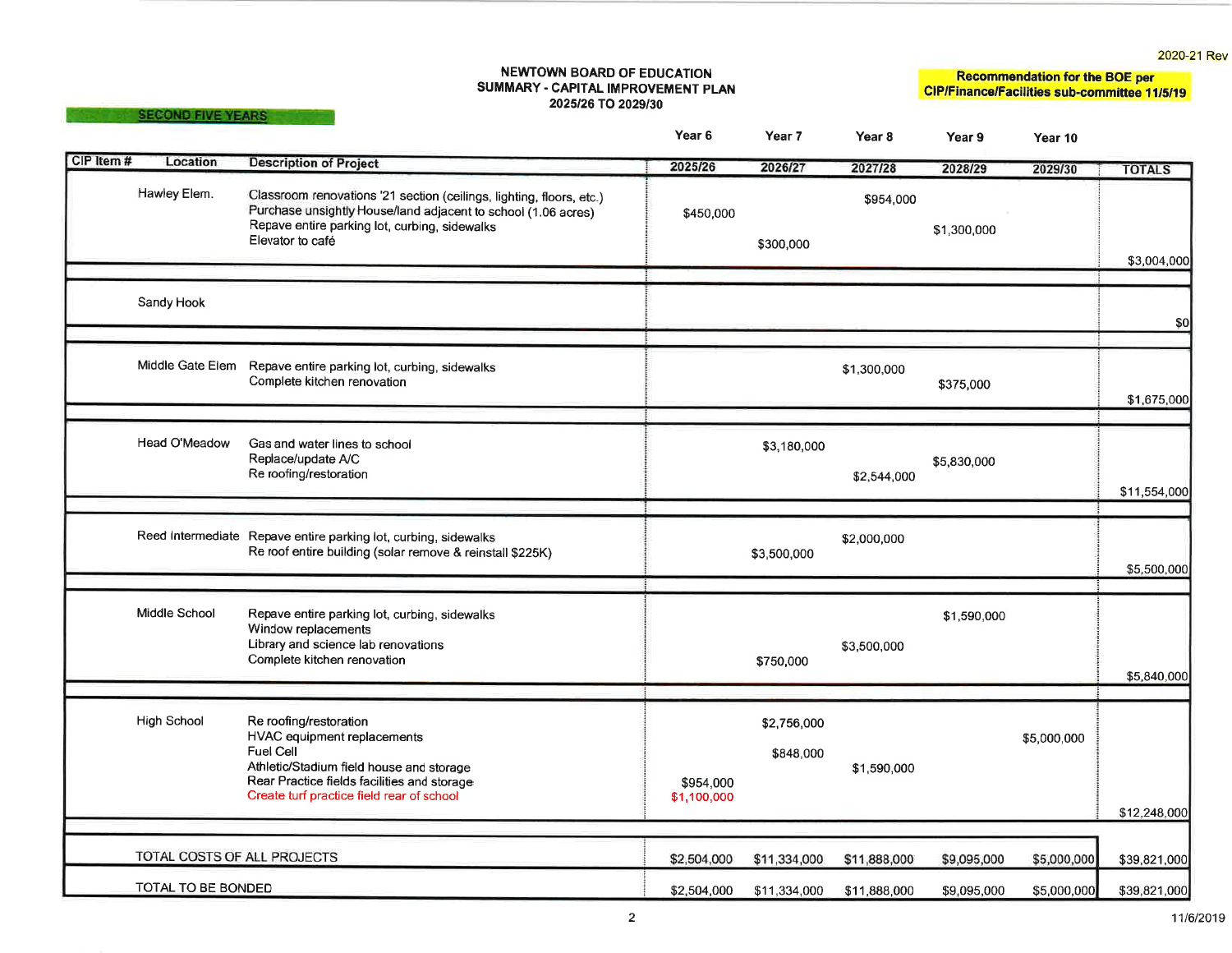### **Bylaws of the Board**

### **Committees**

Committees of the Newtown Board of Education shall be established 30 days after the first regularly scheduled meeting in December, or as needed, by a majority vote of the Board.

Committee members shall be appointed by the Chairperson of the Board of Education at a regular meeting at such time as the Board decides to create or recreate the committee. The Chairperson shall be an ex-officio member of each standing committee.

Duties of each committee shall be determined as a committee is formed.

Each committee may make a report through its Chairperson at each regular meeting of the Board of Education. Each committee shall may make its annual report at the meeting **prior to** the first regularly scheduled meeting in December.

No committee shall have power other than to recommend to the Board of Education unless specially authorized. No committee, or member of a committee, is authorized to make any contract or enter into any agreement which involves the expenditure of money, unless such contract or agreement is authorized by the Board either in regular or special meeting.

The Board of Education shall act as a committee of the whole in final consideration of all matters.

### **Committee of the Whole**

The Board shall act as a committee of the whole on all matters coming before it except that special committees for the consideration or investigation of certain problems, or for the performance of certain Board functions, may be created by vote of the Board.

### **Standing Committees**

Each standing committee shall be considered to be in session for one year only. The duties of the committee shall be outlined at the time of appointment, and the committee shall regularly report to the Board of Education.

Standing committees are comprised solely of Board members and must be less than a majority of the Board. Although the Superintendent may serve in an ex-officio capacity and standing committees may seek input from administrators, staff and others, only standing committee members may vote or otherwise agree upon recommendations to be made to the full Board.

### **Special Committees/Temporary Committees/Ad Hoc Committees**

The Chairperson of the Board of Education shall appoint temporary and special committees as may be deemed necessary or advisable by the Board of Education, and the Chairperson shall be an ex-officio member of each committee.

The duties of the committee shall be outlined at the time of appointment, and the committee shall be considered dissolved when its final report has been made to the Board of Education.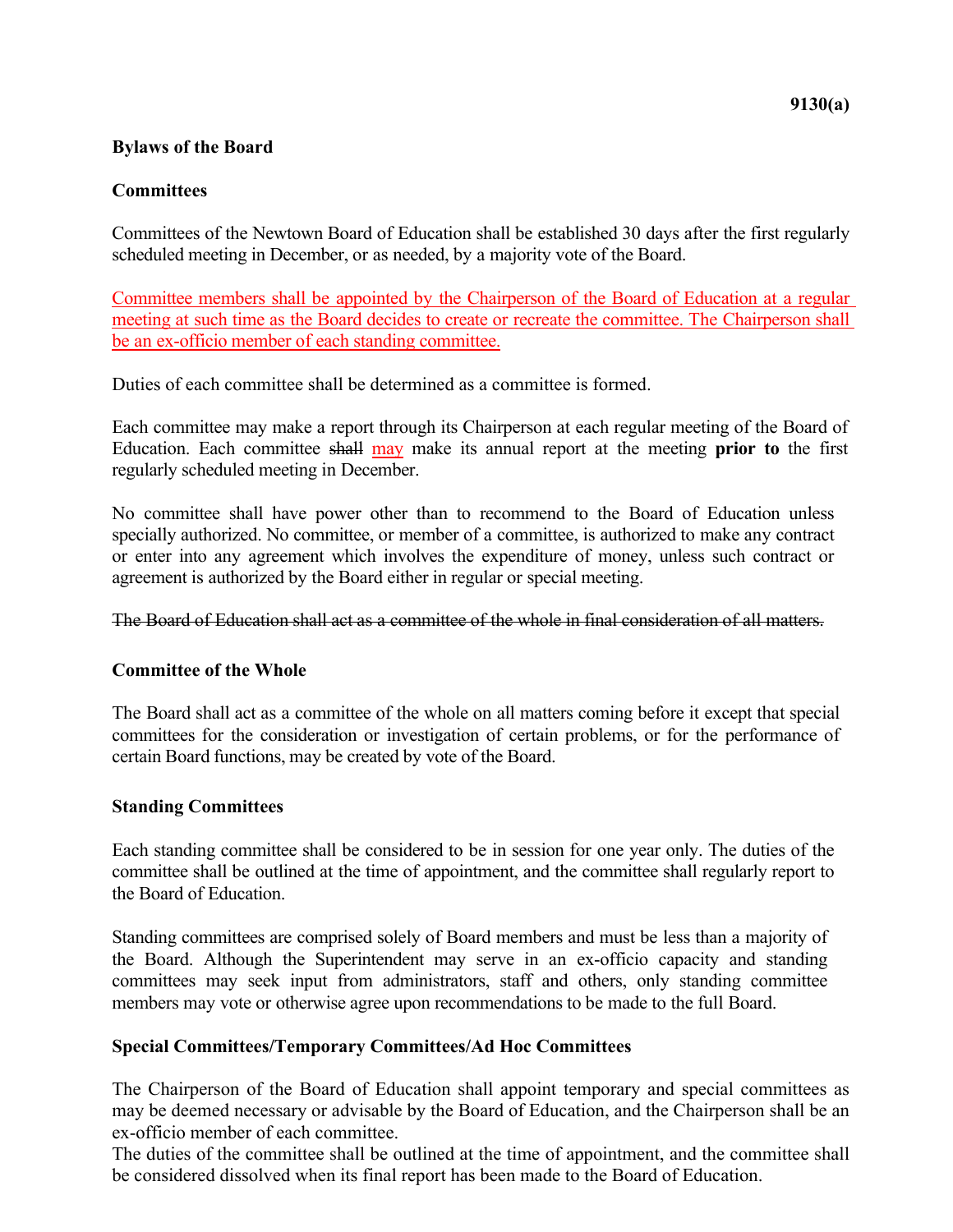All committees of the Board of Education shall follow the provisions of the Freedom of Information Act as required by statute.

### **Ad Hoc Committees**

Ad Hoc committee members shall be designated in the first instance by the Chairperson. Any Board member interested in serving on an Ad Hoc committee shall notify the Chairperson promptly concerning his/her interest. Any member who is interested in attending Ad Hoc committee meetings may do so. They may not take part in the discussion.

In the event of vacancies on Ad Hoc committees, the Chairperson shall have the power to appoint new committee members. All appointments expire when the committee as a whole expires.

Upon completion of the assigned task, the committee will cease to function.

### **Record Keeping**

All committees of the Board of Education shall follow the provisions of the Freedom of Information Act as required by statute.

All committees shall keep minutes of business conducted at meetings. The minutes will be kept on file in the Superintendent's office and available at all times to the Board of Education members. The minutes shall include the names of the committee members in attendance, listing of topics discussed and committee recommendations.

### **Resources**

Any expenditure of town funds by an advisory committee shall be made only after submission of a budget to and approval of such expenditure by the board. Such expenditures may then be made through the Superintendent.

| Legal Reference: | <b>Connecticut General Statutes</b>                       |
|------------------|-----------------------------------------------------------|
|                  | 1-200 through 1-242 of the Freedom of Information Act. 1- |
|                  | 200 Definitions.                                          |
|                  | 1-225 Meetings of government agencies to be public.       |

Adopted: 4/10/12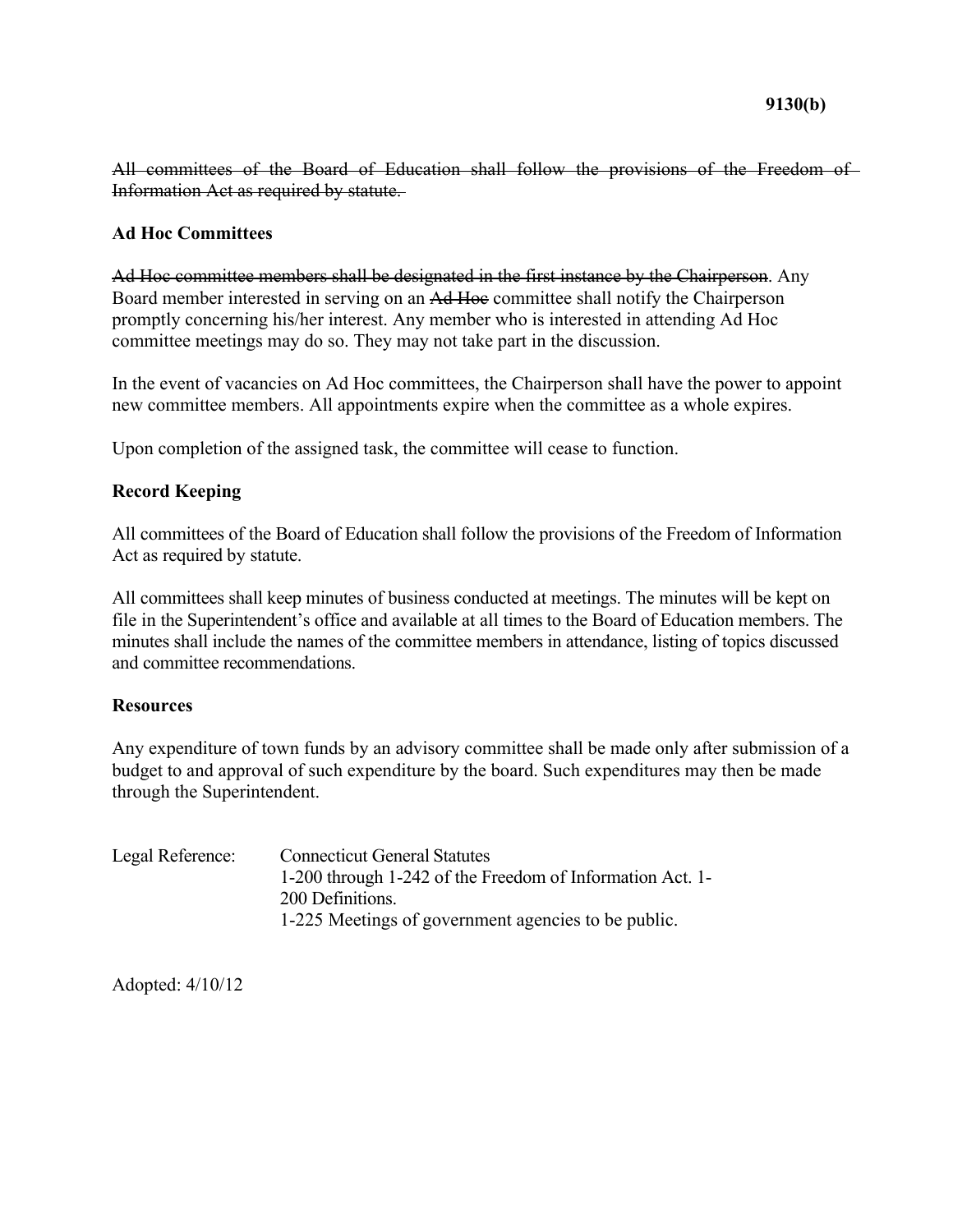### **Bylaws of the Board**

### **Resignation/Removal from Office/Censure**

### **Resignation**

If for reasons of health, change in domicile, or any other compelling reason a member does decide to terminate service, the Board requests as early as possible notification of intent to resign so that the Board may plan appropriately.

When a member of a Board of Education shall cease to have their primary residence in the Town, their membership in the Board shall immediately cease.

### **Removal from Office**

Any Board officer may be removed from office by a two thirds majority vote of the membership of the whole Board.

### **Procedures for Censure or Other Disciplinary Action**

The following procedures shall be used in lieu of any procedures set forth in Robert's Rules of Order with respect to any proposed action to censure or take other disciplinary action regarding a Board member for cause:

- 1) The Board shall review the performance and/or conduct of the Board member in open or executive session (as determined by the Board and the Board member in accordance with the Freedom of Information Act) at a regular or special meeting of the Board, prior to initiating any action to censure or take other disciplinary action regarding a Board member for cause.
- 2) If the Board determines as a result of such discussion that censure or other disciplinary action concerning a Board member may be appropriate, the Board shall provide the Board member with:
	- a) reasonable written notice of the Board's intent to consider possible censure or other disciplinary action (such notice to be provided after being authorized by majority vote of those Board members present and voting)**;**
	- b) an informal opportunity to be heard by the Board regarding such possible censure or other disciplinary action. The informal opportunity to be heard shall take place in open or executive session (as determined by the Board and the Board member in accordance with the Freedom of Information Act) at a regular or special meeting of the Board.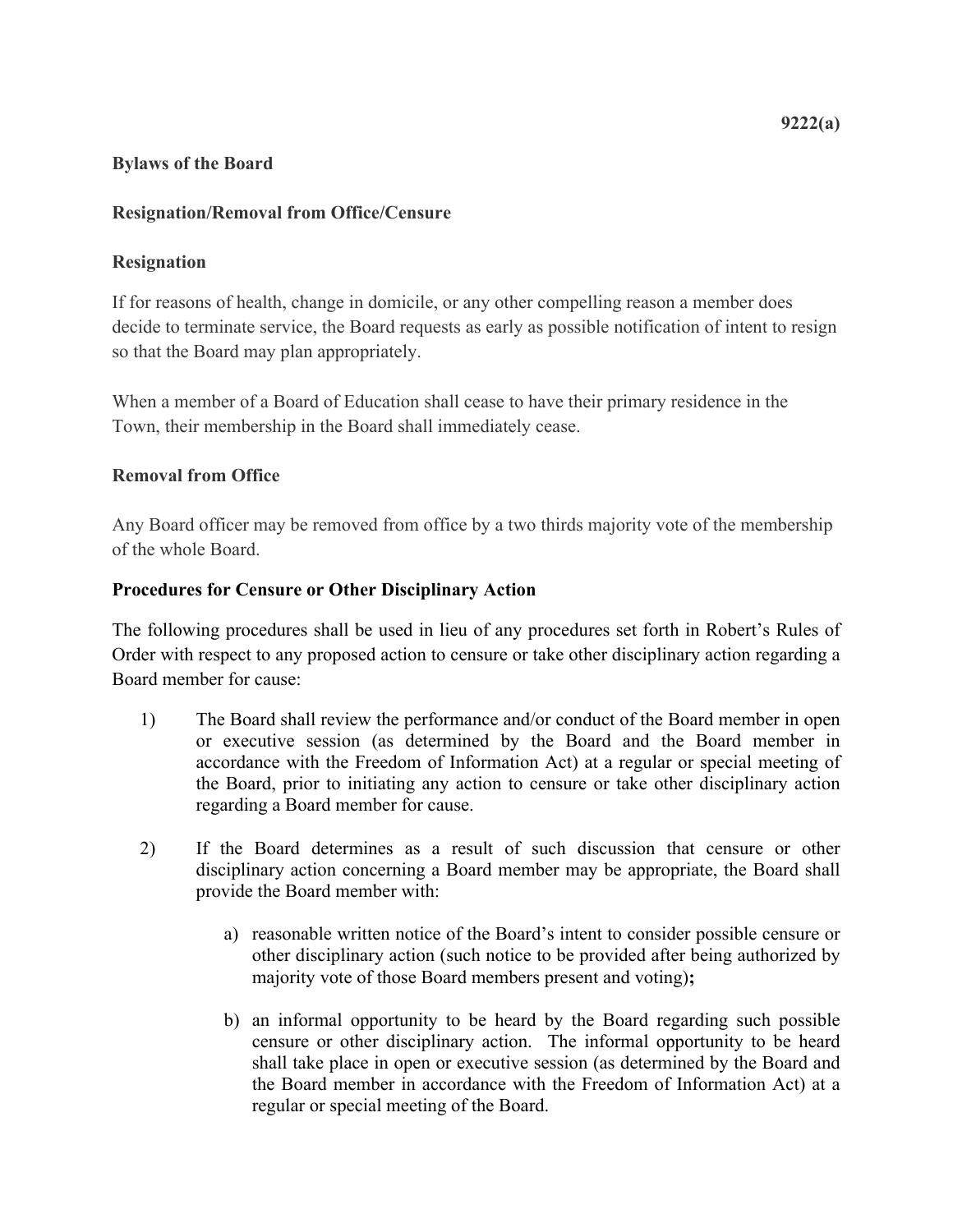- 3) Any action to censure or take other disciplinary action regarding a Board member for cause following such informal hearing shall require an affirmative vote by a twothirds majority of all members of the Board.
- (cf. 9120 Officers and Auxiliary Personnel)
- (cf. 9221 Filling Vacancies)

### Legal References:

Connecticut General Statutes

10-220 Duties of boards of education.

Adopted: 6/5/12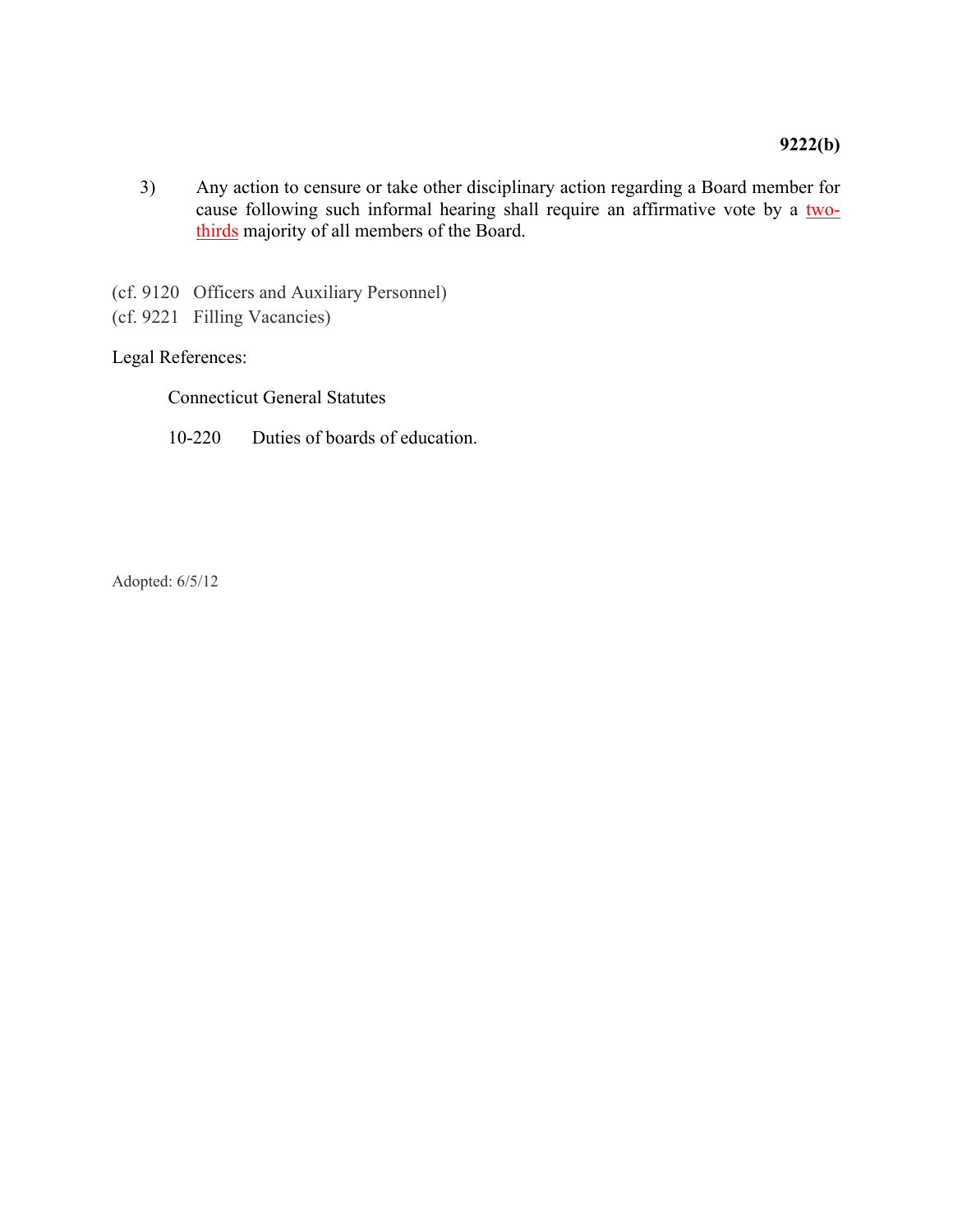### **Bylaws of the Board**

## **Code of Conduct on Data Use**

As a guide to the appropriate use of data in the decision-making process, Board members should:

- 1. Look to the Superintendent as the point person. The Superintendent will respond to all data requests to the Board as a whole.
- 2. Request information and data gathered by District staff that helps the Board members make better-informed decisions about policies affecting student achievement district-wide.
- 3. Request data as a Board, not as an individual, unless the information isreadily available and will not redirect stafftime.
- 4. Use data to represent all ofthe Board member's constituents honestly and equally and refuse to surrender the Board member's responsibilities to special interest or partisan political groups.
- 5. Avoid using the Board position, and the information data supplies as a result of Board membership, for personal gain.
- 6. Recognize that decisions can be made only by a majority vote at a Board meeting after everyone on the Board has had adequate time to review all the data and information.
- 7. Respect the confidentiality of privileged information.
- 8. Abide by majority decisions of the Board, while retaining the right to seek changes through ethical and constructive channels.

Adopted: 6/5/12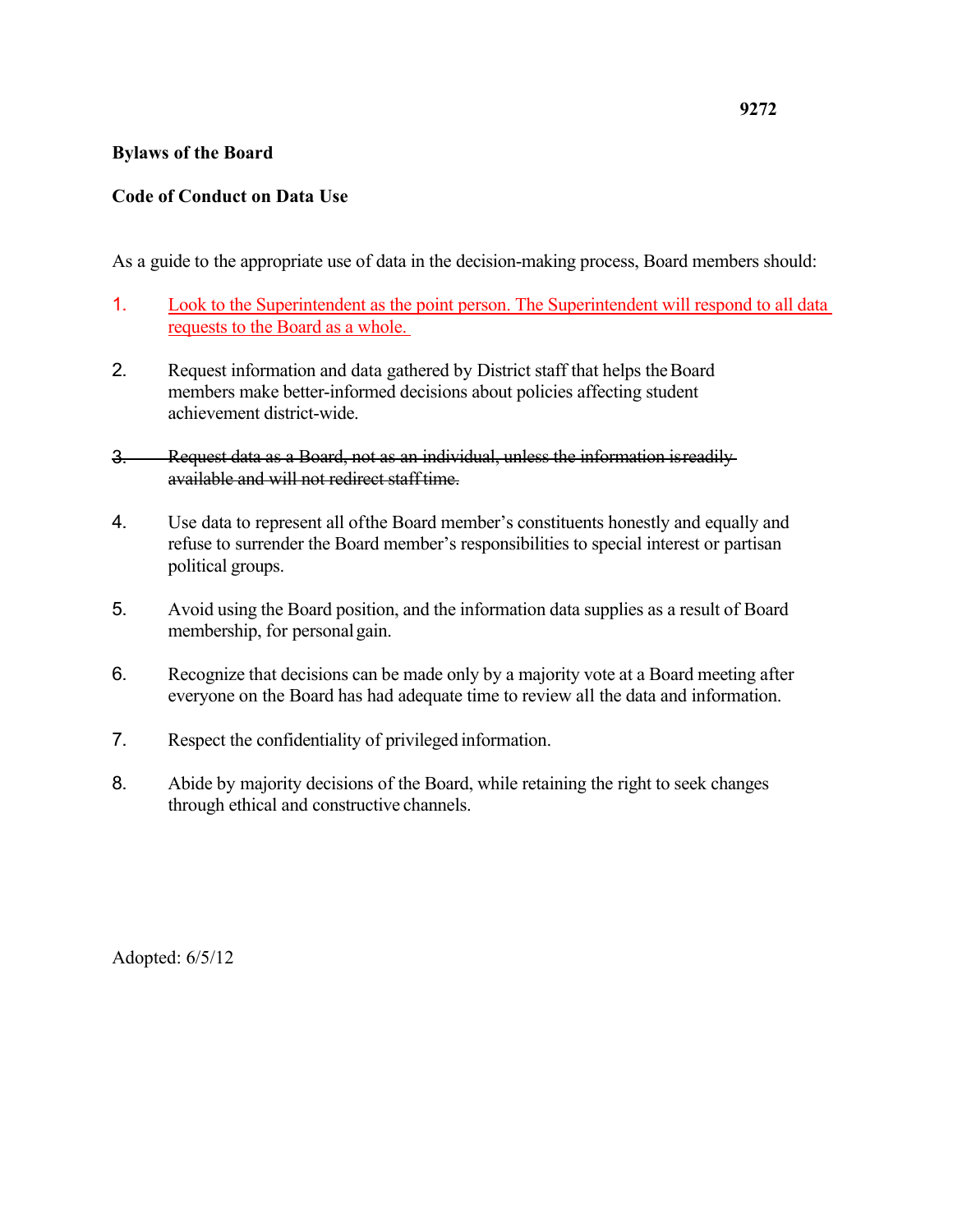### **Bylaws of the Board**

## **Formulation, Adoption, Amendment of Policies, Bylaws and Administrative Regulations**

## **Methods of Operation**

The Newtown Board of Education shall concern itself only with broad questions of policy and not with administrative details. The Board shall rely upon the Superintendent of Schools to recommend policies for adoption and to administer policies enacted by the Board. Such policies shall be broad enough to indicate a line of action to be taken by the Superintendent in meeting a number of problems and jobs. Application of such policies to individual problems and jobs is an administrative function to be performed by the Superintendent.

## **Formulation, Adoption, Amendment of Policies**

The development of sound educational policies is one of the primary duties of the Board of Education. Policies serve to promote democratic and responsive school governance and constitute a major method by which the Board exercises its leadership. Policies are guides for discretionary administrative action by the Superintendent of Schools and his/her staff. Policy development and revision should follow these principles:

1. Policies and regulations shall be given high priorities by the Board and by the Superintendent of Schools;

2. Many people at different levels shall be given opportunities to participate in development and review of policies and regulations;

3. Procedures for development and revision of policies and regulations shall be clear and well understood; participants shall know their roles and authority; lines of communication shall be observed;

4. Use of policies and regulations as guides to action shall be stressed at all organizational levels, and policy or regulatory violations shall not be overlooked or condoned;

5. Policy and regulatory effectiveness shall be monitored regularly by the Board of Education, the Superintendent of Schools, and by other staff members;

6. Board members and administrators shall guard against intrinsic problems of policies and regulations*. (rigidity and inflexibility, bureaucratic or insensitive administration of policy, etc.)*

7. Any policy statement, rule, regulation, or guideline that may conflict with prevailing statute is automatically void.

Anyone may propose suggest a new policy or policy changes — members of the community, the staff, students, Superintendent, or Board members. Proposed new policies and policy changes from staff shall be forwarded to the Superintendent for presentation to the Board. Although the Board encourages and welcomes community, staff and student involvement, only the Board may establish policy.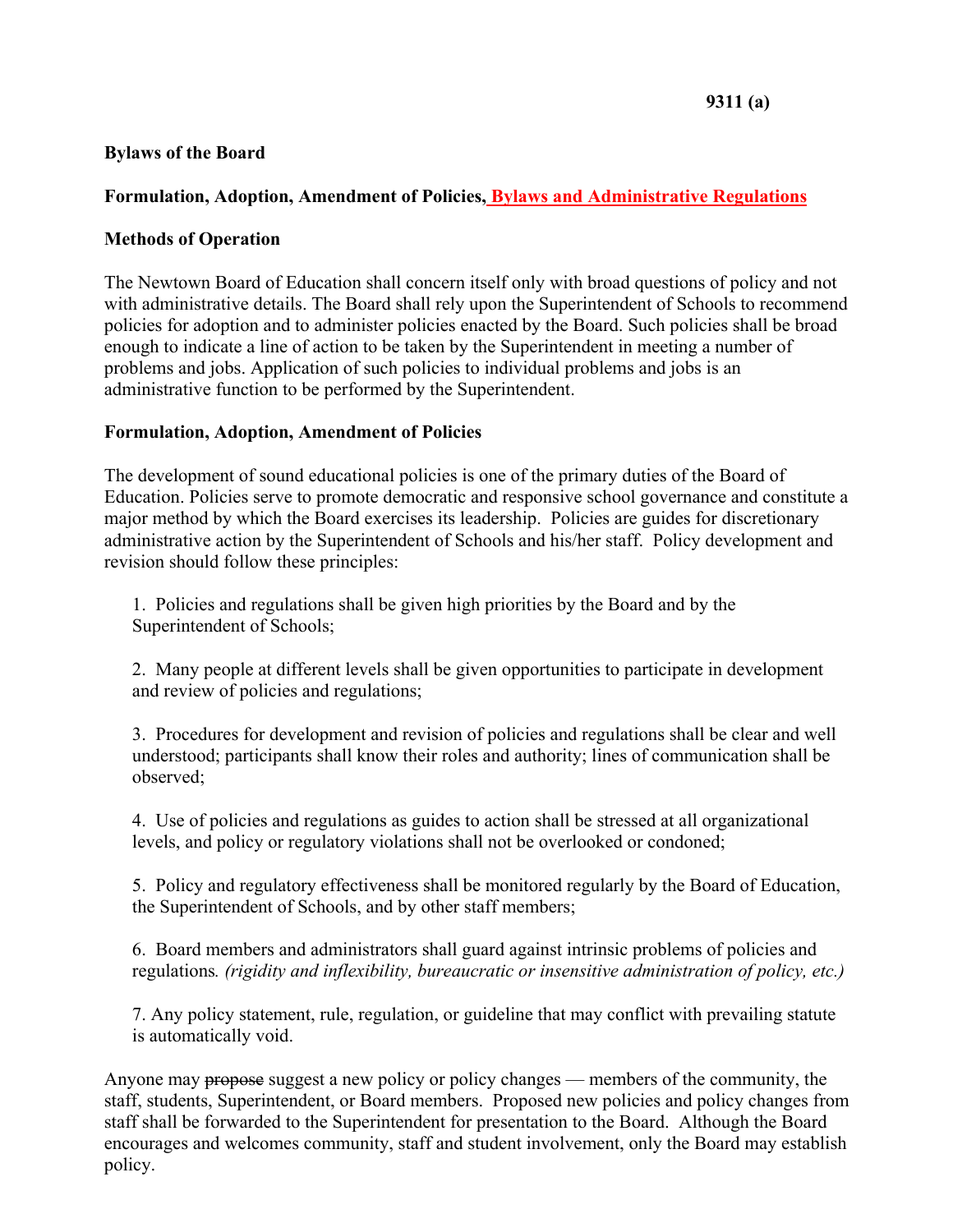The Superintendent is encouraged to submit written recommendations for new policies and for revision of existing policies as necessary for the effective operation of the public schools.

Approved policies shall be in writing and coded according to the policy codification system approved by the Board, and made part of the official policy manual maintained by the Superintendent. Policy manuals and copies of new and changed policies shall be distributed to all members of the Board of Education and school administrators, and shall be made available to the staff, students, and general public.

Policy proposals and suggested amendments to, deletions of, or revisions of existing policies shall normally be submitted to all members of the Board of Education by the Superintendent or Board members in writing prior to a regularly scheduled Board of Education meeting in which such proposed policies, amendments or revisions thereof shall be read and discussed.

Policies will be adopted or amended after consideration at two regular meetings of the Board of Education by majority vote of all members present. The agenda and minutes shall be marked to indicate policy matters.

The formal adoption of policies shall be by the majority vote of all members present of the Board of Education and the action shall be recorded in the minutes of the Board of Education. Only those written statements so adopted and so recorded shall be regarded as official policy. Unless otherwise provided by resolution or motion, every policy shall take effect immediately upon its adoption.

Under adoption of a policy change, the underlying regulation, as well as school policies, will subsequently be revised. The Superintendent will report to the board any necessary changes to regulations or school policies.

### **Formulation, Adoption, Amendment of Bylaws**

The Board of Education shall formulate such written rules as it considers necessary. The formal adoption of such rules shall be recorded in the minutes and only such written, adopted, and recorded statements shall be regarded as official rules for the governing of the Board of **Education** 

#### **Bylaws**

Except where otherwise provided by law or regulation of the Commissioner of Education, these bylaws shall cover questions of order, organization, and conduct of business of the Board of Education. Questions not covered by these bylaws shall be governed by Robert's Rules of Order.

The Board of Education acknowledges that partisan principle, group interest, or personal ambition shall not prevail when this action may result in subordinating the Board's educational responsibilities.

### **Amendments to Bylaws**

These bylaws may be amended at any meeting of the Board, provided notice of the introduction of the resolution amending the bylaws and the text thereof has been circulated to each member at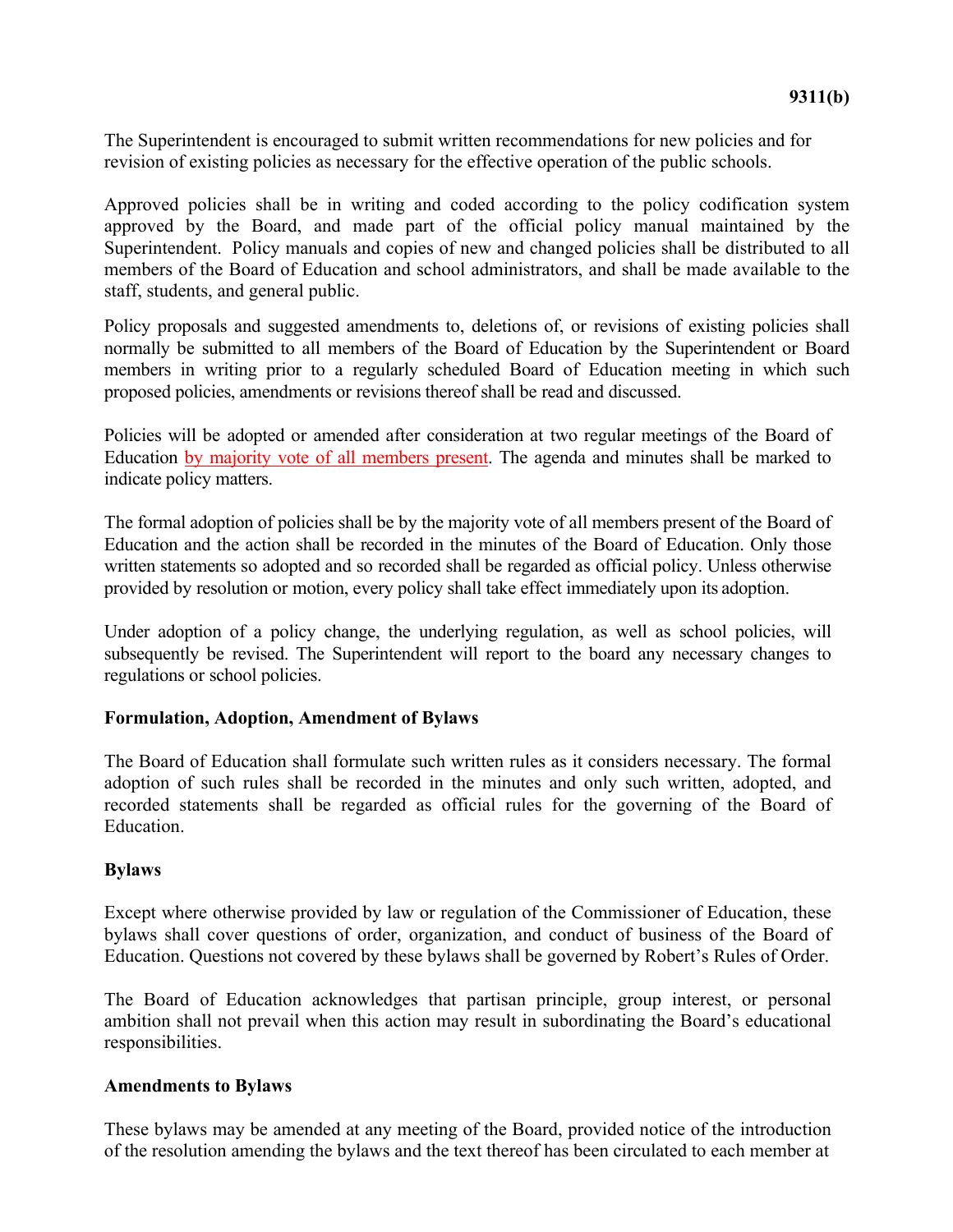least five days before the meeting at which it is to be introduced and the proposed amendment, after being introduced, receives an affirmative vote of the majority of the full membership of the Board.

### **Formulation, Adoption, Amendment of Administrative Regulations**

The Board of Education does not adopt administrative regulations unless specifically required to do so by law, or unless requested to do so by the Superintendent. Adoption and amendment of such Board of Education adopted regulations shall be by the same procedure as that specified for policies in 9311.

The Superintendent is responsible for the formulation, issuance, amendment and deletion of administrative regulations to implement the policies of the Board. The Superintendent shall determine the need to bring to the attention of the Board any new, revised or deleted administrative regulations.

The Board of Education reserves the right to review and direct revisions of administrative regulations should they, in the Board of Education's judgment, be inconsistent with the policies adopted by the Board of Education. In this case, if the Board directs the Superintendent to issue, amend or delete administrative regulations, it shall do so upon majority vote of all members in attendance at a meeting provided that prior notification of such proposed revision has been described in writing in the call of the meeting, or upon majority vote of all members of the Board when no such written notice has been given.

### **Suspension of Policies, Bylaws and Regulations**

Policies, bylaws and Board of Education adopted regulations shall be subject to suspension for a specified purpose and limited time by majority vote of all members of the Board of Education at a meeting in the call for which the proposed suspension has been described in writing, or upon a two thirds vote of all members of the Board of Education when no such written notice has been given.

Reference: Robert's Rules of Order, Newly Revised

Adopted: 6/5/12 Revised: